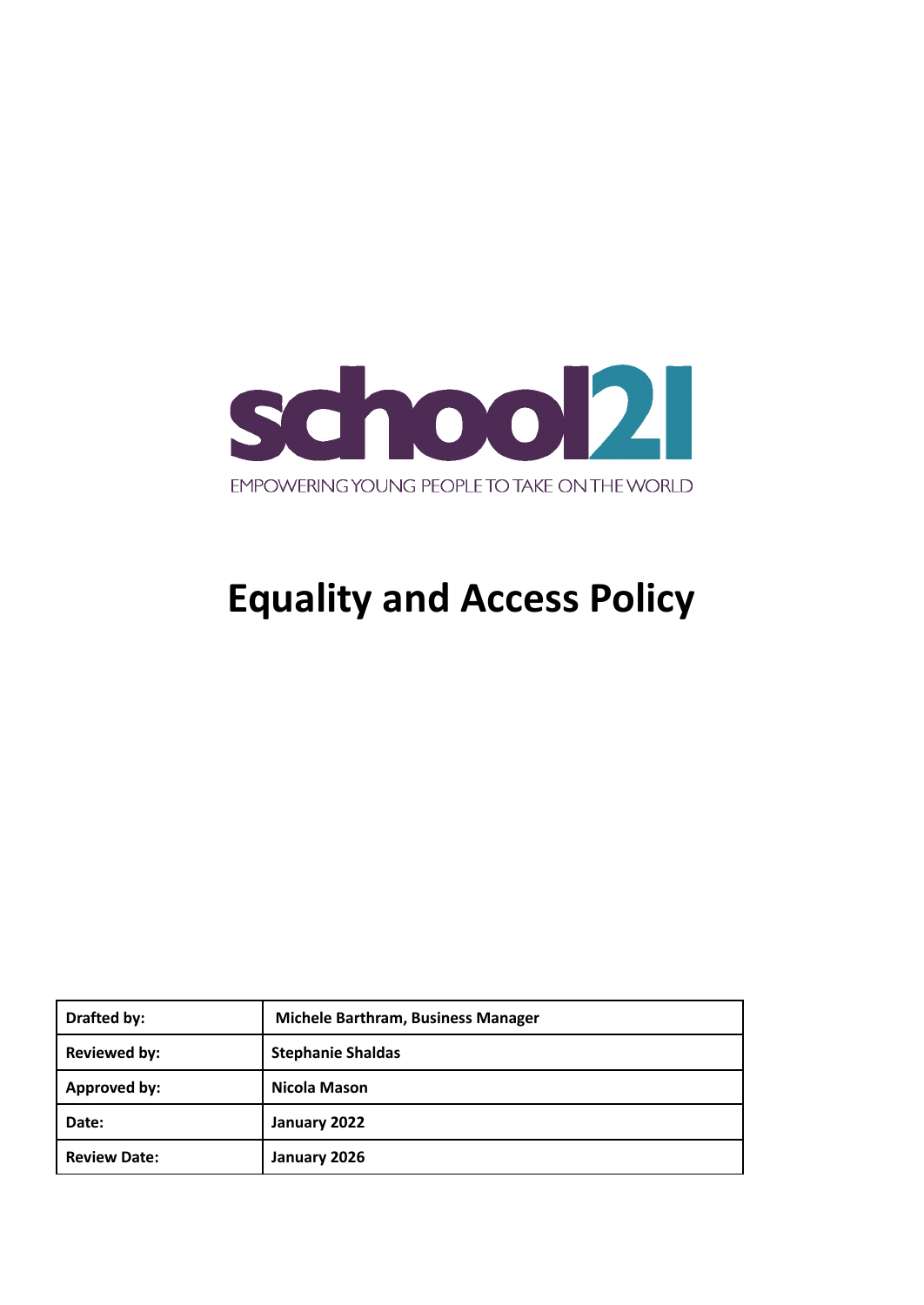# **1.Aims**

Our school aims to meet its obligations under the public sector equality duty by having due regard to the need to:

- Eliminate discrimination and other conduct that is prohibited by the Equality Act 2010
- Advance equality of opportunity between people who share a protected characteristic and people who do not share it
- Foster good relations across all characteristics between people who share a protected characteristic and people who do not share it
- To take such steps as are reasonable to remove or minimise disadvantages suffered by persons who share a relevant protected characteristic that are connected to that characteristic
- To take such steps as are reasonable to meet the needs of persons who share a relevant protected characteristic that are different from the needs of persons who do not share it.
- To provide a range of education and training programmes which encourage everyone to participate in learning
- To ensure that recruitment, retention and development of staff is done so following the equality principles
- To consider equality implications before and at the times that policies are developed as well as keeping them under review on a continual basis
- To carry out equality impact assessments to assess whether policies and/or plans are having a negative or adverse, or positive impact on specific groups of individuals
- To ensure all marketing activities and procurement processes meet equality and diversity best practice
- To respect the religious beliefs and practices of all individuals

## **2. Legislation and guidance**

This document meets the requirements under the following legislation:

- The [Equality](http://www.legislation.gov.uk/ukpga/2010/15/contents) Act 2010, which introduced the public sector equality duty and protects people from discrimination
- The Equality Act 2010 (Specific Duties) [Regulations](http://www.legislation.gov.uk/uksi/2011/2260/contents/made) 2011, which require schools to publish information to demonstrate how they are complying with the public sector equality duty and to publish equality objectives

This document is also based on Department for Education (DfE) guidance: The Equality Act 2010 and [schools.](https://www.gov.uk/government/uploads/system/uploads/attachment_data/file/315587/Equality_Act_Advice_Final.pdf) This document also complies with our funding agreement and articles of association.

# **3. Roles and responsibilities**

The governing board will:

- Ensure that the equality information and objectives as set out in this statement are published and communicated throughout the school, including to staff, pupils and parents, and that they are reviewed and updated at least once every four years
- Ensure that the academy's policies and procedures are developed and implemented with appropriate equality impact assessments informing future plans
- Ensure that the school's Admissions Policy does not discriminate in any way
- Ensure equal opportunities in its staff recruitment and promotion practices, professional development programmes and in membership of the governing board
- Monitor education outcomes, incidents of harassment and discrimination and referrals by a range of criteria including protected characteristics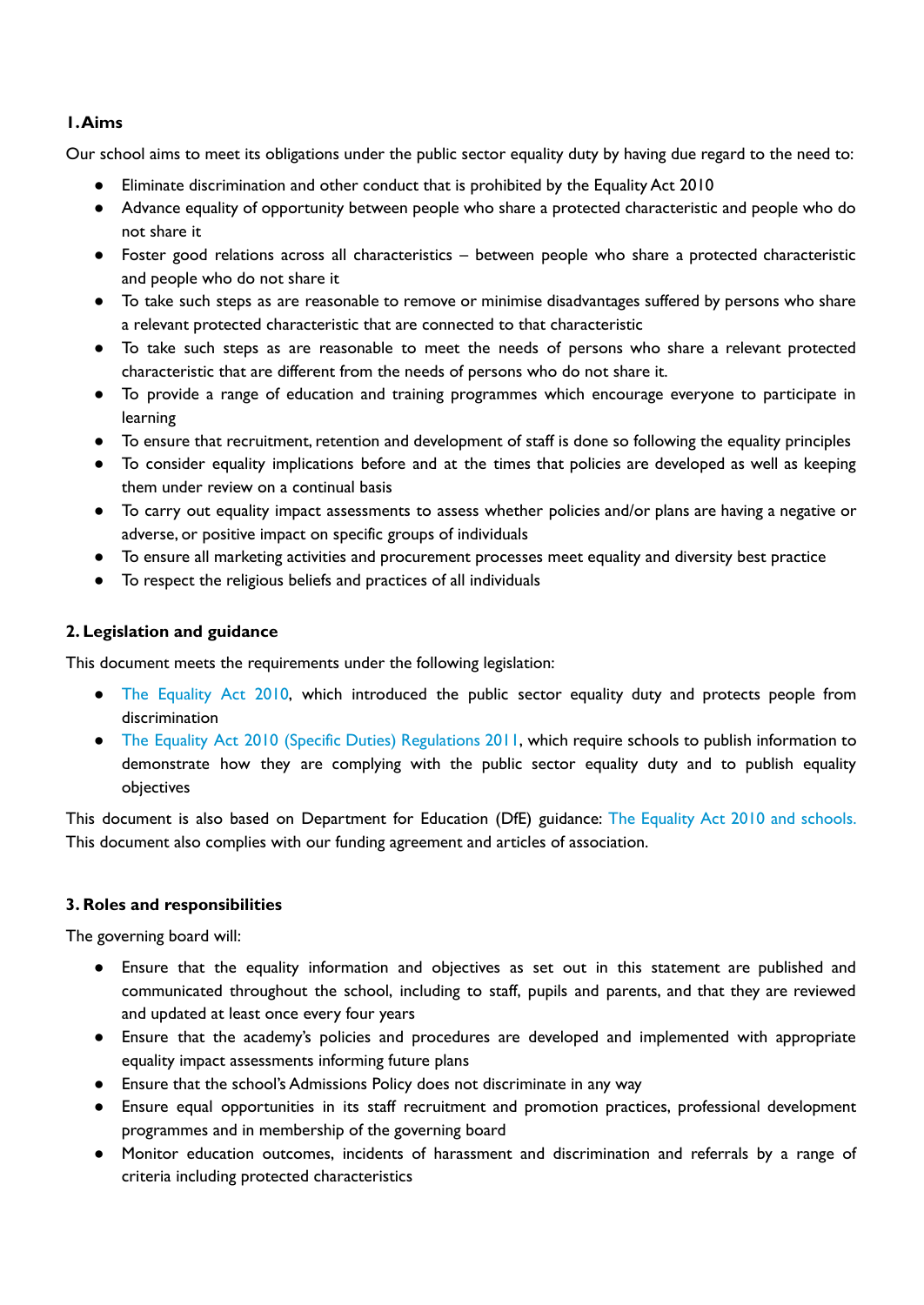● Delegate responsibility for monitoring the achievement of the objectives on a daily basis to the headteacher

The headteacher will:

- Promote knowledge and understanding of the equality objectives amongst staff and pupils
- Ensure that all staff members receive the appropriate equality and diversity training as part of their induction and CPD
- Actively challenge and take appropriate action in any case of discriminatory practice
- Monitor success in achieving the objectives and report back to governors

The designated member of staff for equality (Head of Student Support:4-18) will:

- Support the headteacher in promoting knowledge and understanding of the equality objectives amongst staff and pupils
- Support the headteacher in identifying any staff training needs, and deliver training as necessary

All school staff are expected to have regard to this document and to work to achieve the objectives as set out in section 8.

#### **4. Eliminating discrimination**

The school is aware of its obligations under the Equality Act 2010 and complies with non-discrimination provisions. Where relevant, our policies include reference to the importance of avoiding discrimination and other prohibited conduct.

Staff and governors are regularly reminded of their responsibilities under the Equality Act, for example during meetings.Where this has been discussed during a meeting it is recorded in the meeting minutes.

## **5.Advancing equality of opportunity**

As set out in the DfE guidance on the Equality Act, the school aims to advance equality of opportunity by:

- Removing or minimising disadvantages suffered by people which are connected to a particular characteristic they have (e.g. pupils with disabilities, or gay pupils who are being subjected to homophobic bullying)
- Taking steps to meet the particular needs of people who have a particular characteristic (e.g. enabling Muslim pupils to pray at prescribed times)
- Encouraging people who have a particular characteristic to participate fully in any activities (e.g. encouraging all pupils to be involved in the full range of school societies)

In fulfilling this aspect of the duty, the school will:

- Publish attainment data each academic year showing how pupils with different characteristics are performing
- Analyse the above data to determine strengths and areas for improvement, implement actions in response and publish this information
- Make evidence available identifying improvements for specific groups (e.g. declines in incidents of homophobic or transphobic bullying)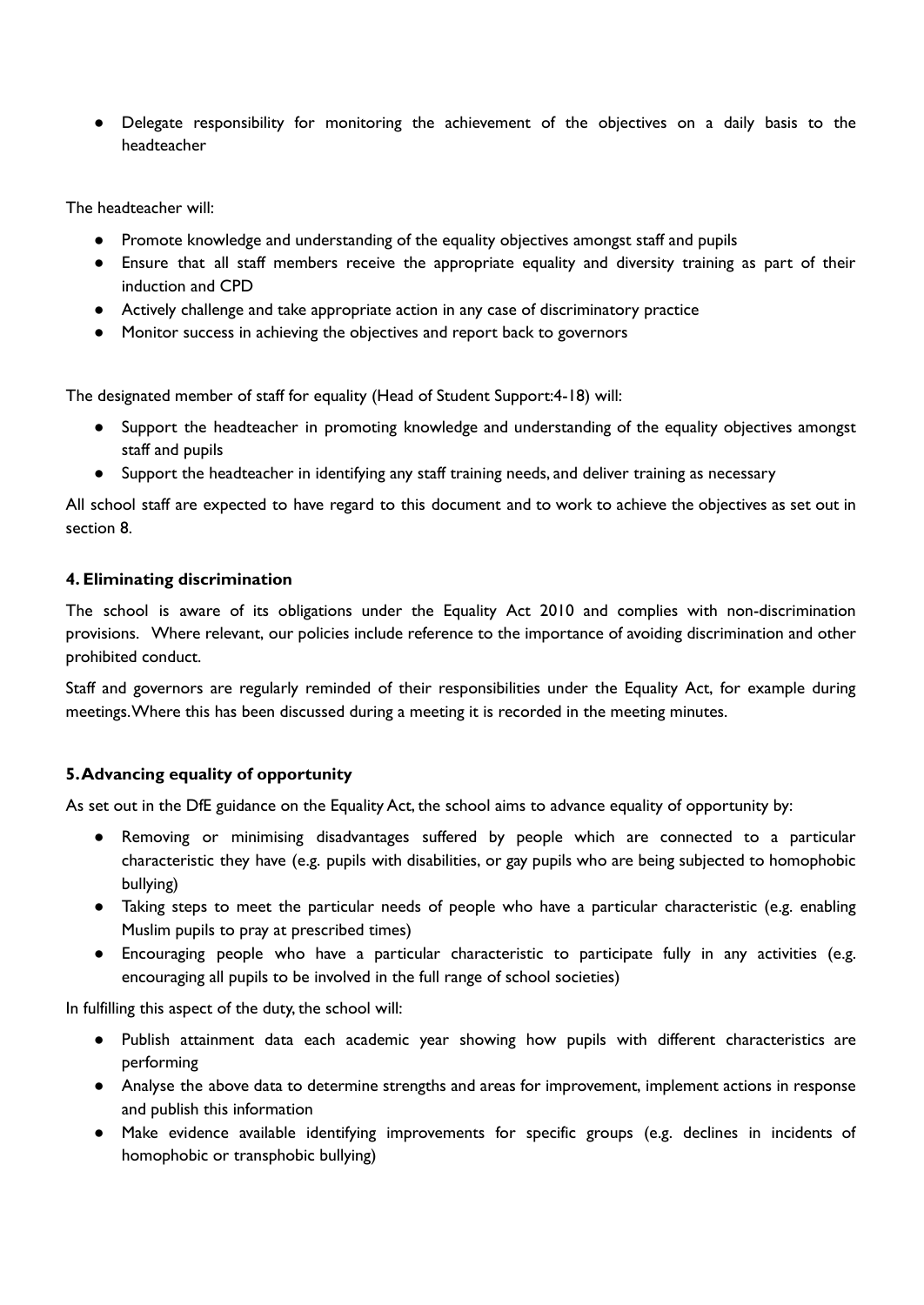● Publish further data about any issues associated with particular protected characteristics, identifying any issues which could affect our own pupils

## **6. Fostering good relations**

The school aims to foster good relations between those who share a protected characteristic and those who do not share it by:

- Promoting tolerance, friendship and understanding of a range of religions and cultures through different aspects of our curriculum. This includes teaching in RE, citizenship and personal, social, health and economic (PSHE) education, but also activities in other curriculum areas. For example, as part of teaching and learning in English/reading, pupils will be introduced to literature from a range of cultures
- Holding assemblies dealing with relevant issues. Pupils will be encouraged to take a lead in such assemblies and we will also invite external speakers to contribute
- Working with our local community. This includes inviting leaders of local faith groups to speak at assemblies, and organising school trips and activities based around the local community
- Encouraging and implementing initiatives to deal with tensions between different groups of pupils within the school. All pupils are encouraged to participate in the school's activities, such as sports clubs. We also work with parents to promote knowledge and understanding of different cultures
- We have developed links with people and groups who have specialist knowledge about particular characteristics, which helps inform and develop our approach

#### **7. Equality considerations in decision-making**

The school ensures it has due regard to equality considerations whenever significant decisions are made.

The school always considers the impact of significant decisions on particular groups. For example, when a school trip or activity is being planned, the school considers whether the trip:

- Cuts across any religious holidays
- Is accessible to pupils with disabilities
- Has equivalent facilities for boys and girls

## **8. Equality objectives**

Objective 1: Increase the representation of teachers from black and minority ethnic communities over <sup>a</sup> 4-year period (from September 17 to July 2021), so that this group increases from 25% to 35% of the school workforce.

Objective 2: Train all members of staff involved in recruitment and selection on equal opportunities and non-discrimination during the academic year (2018). Training evaluation data will show that 100% of those attending have <sup>a</sup> good understanding of the legal requirements.

Objective 3: To diminish the difference in outcomes between pupil premium and non-pupil premium outcomes in line with the best schools nationally - from 2018 onwards